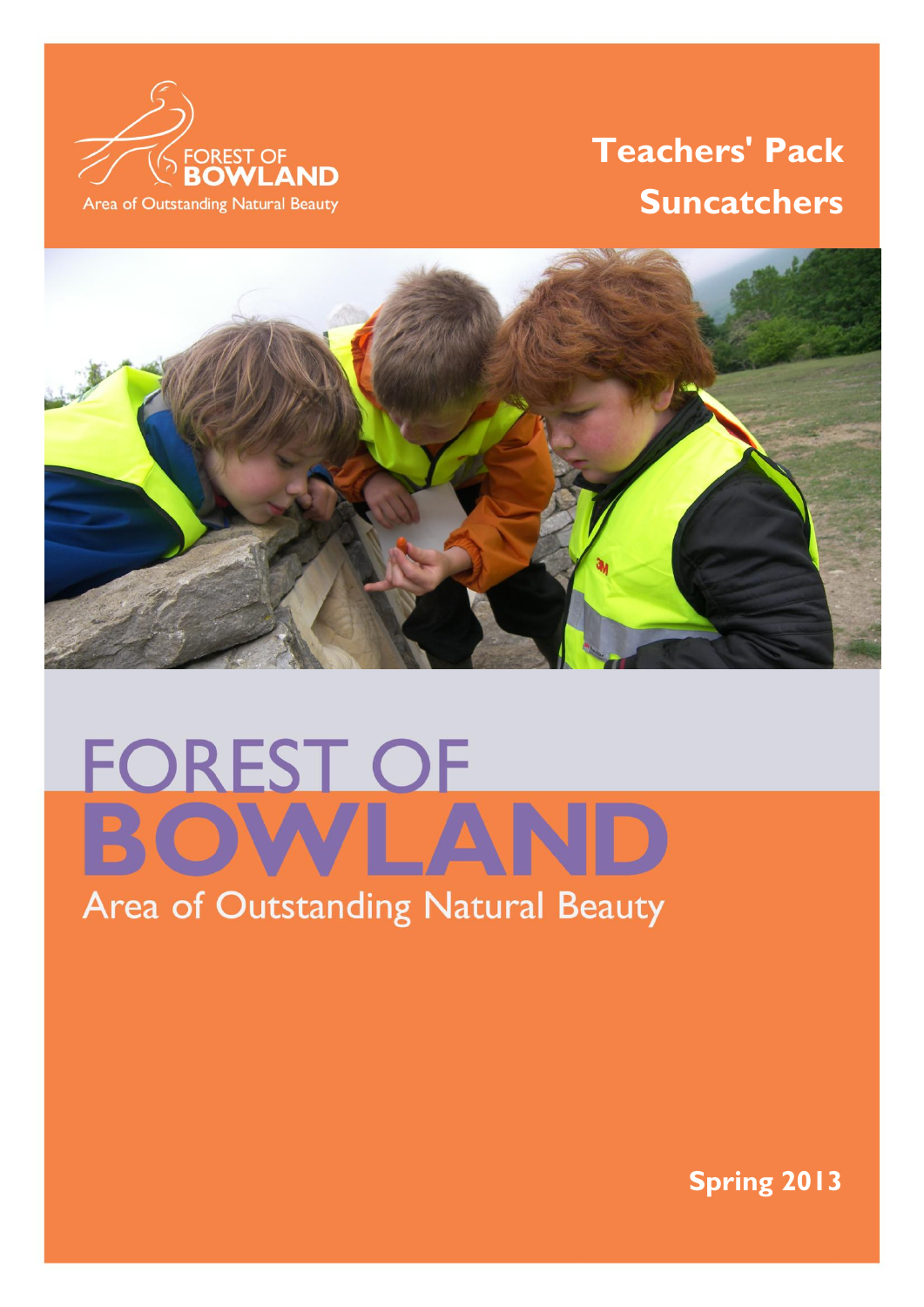## **Introduction**

(Based on an activity developed by Croal Irwell Valley Countryside Warden Service)

These activities can be used in a variety of suitable locations. As an example, they would be great to use on those profiled farms in the Forest of Bowland which are managing their meadows for wildflowers; particularly traditional, species-rich hay meadows. The hay is used as winter feed for stock.

You can play these activities separately, to reinforce particular concepts if time is short, but it's great if you can play them together as a "Suncatchers" session: that way, children see the whole cycle from germination through to seed dispersal.

**National Curriculum Subject:** Science

**Key Stage:** Upper KS2

#### **Learning Outcomes:**

- Children can name, and give a simple account of, the different stages in the life cycle of flowering plants
- Children can name some of the more common hay meadow plants found in Bowland.
- **Please note:** You will need a large, safe space for running around A number of the downloadable resources will need laminating once you have printed them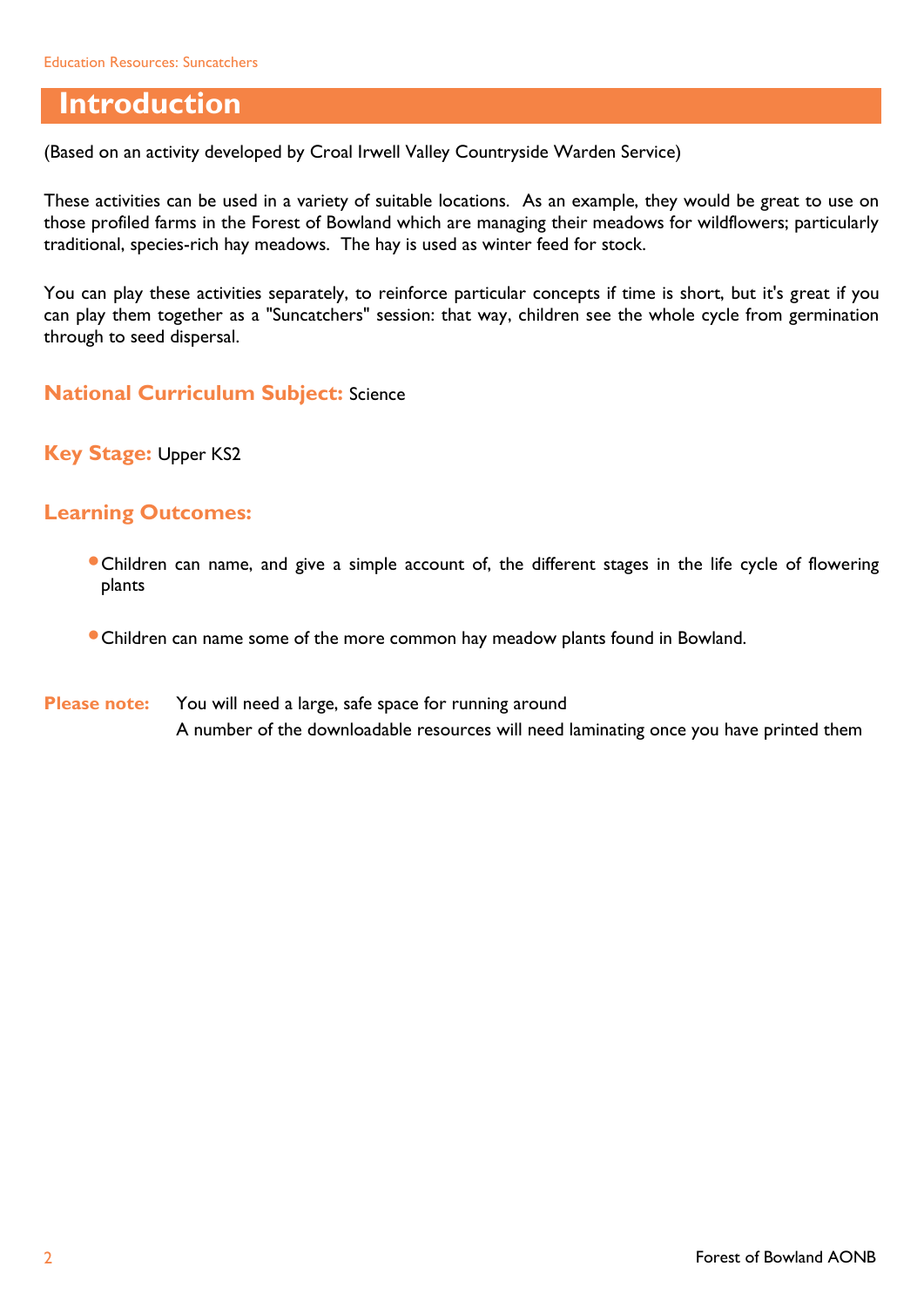## **Activity 1: Germination Stations (or "Seed Tig)**

## **Key Theme**

The conditions which seeds need in order to germinate and some of the different factors which might prevent successful germination.

#### **Resources**

#### Downloadable:

[Water,](http://www.forestofbowland.com/files/uploads/education/water_tokens.doc) [temperature](http://www.forestofbowland.com/files/uploads/education/temperature_tokens.doc) and [oxygen](http://www.forestofbowland.com/files/uploads/education/oxygen_tokens.doc) tokens [Water, temperature and oxygen "station" cards](http://www.forestofbowland.com/files/uploads/education/threestation_cards.doc) (you will need to thread these with string for tying)

## **What to do**

- The aim of the game is for the "seeds" to collect a token from each of the three "germination stations" whilst trying to avoid being tigged.
- Get the children to think about the things which seeds need in order to germinate: water, temperature and oxygen then talk about what might stop a seed from germinating - being eaten by a bird, for example.
- Choose three adults and give each of them one of the germination station labels to put round their neck, plus a supply of the relevant tokens, and get them to stand around the edges of the space. Choose one of the children to be the "bird" and get them to stand next to you. Gather the "seeds" into the middle of the space. When you give the word to go, the seeds must run around collecting a token from each station whilst the bird tries to tig them. (NB. Seeds are safe whilst stood at any of the stations and once they have collected all three tokens.) Successful seeds can go and stand in the "seed bed" to grow, whilst any tigged seeds have to go and stand in the seed "bin" as they won't be able to germinate. (Designate these areas at the start of the game.)

After the first round of the game it will be obvious that most of the seeds have managed to germinate, whilst only a few have been tigged. Get the children to give their tokens back to the right adults then gather everyone together again. Explain to the children that in real life, seeds might face a whole range of obstacles to germination, such as drought, fire, pesticides and floods. Play the game a second time, but this time introducing a few more "tiggers". At the end of this round the balance should have shifted, with far fewer seeds making it to the seed bed. At this point you can explain to the children that this is why plants generally produce such a large number of seeds – all because only a small proportion will make it through to germination and maturity.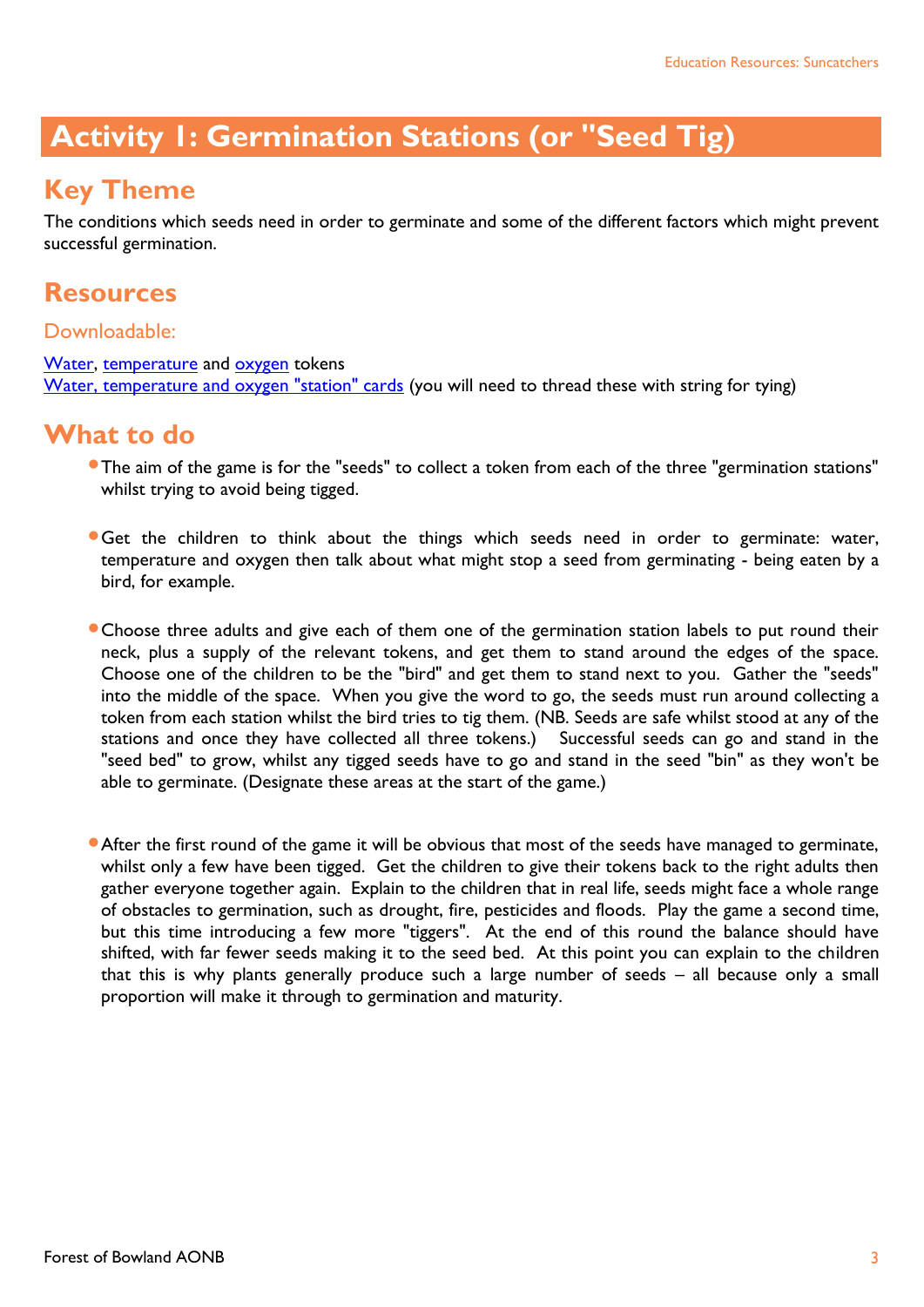## **Activity 2: The Photosynthesis Game**

## **Key Theme**

Chlorophyll gives plants their green colour and allows plants to use energy from sunlight, water from the soil and carbon dioxide from the atmosphere to produce food through a process called photosynthesis.

## **Resources**

Downloadable:

[Sunshine symbol](http://www.forestofbowland.com/files/uploads/education/sunshine_symbol.doc) [Carbon dioxide/Sugars labels](http://www.forestofbowland.com/files/uploads/education/carbondioxideandsugars_labelmaster.pub) [Water/Oxygen labels](http://www.forestofbowland.com/files/uploads/education/waterandoxygen_labelmaster.pub)

You will need to provide:

"Leaf" mats (pieces of green material big enough for a pair of children to stand on)

- Explain to the children that green plants contain a substance called chlorophyll by which, using energy from sunlight, carbon dioxide from the atmosphere is combined with water from the ground to produce sugars (used by the plants for energy) and oxygen (given off by the plants through holes in their leaves). Humans benefit from this both directly, as we are able to eat many types of green plant, and indirectly, by eating animals which themselves have eaten green plants. This is the way in which we get our energy. We also use the oxygen given off during photosynthesis to help us breath. (It's worth explaining to the children that, as plants need sunlight energy in order to photosynthesise, they can only do this during the day.)
- Divide the class into two groups. Give one group of children the carbon dioxide/sugars labels to hold – keeping the carbon dioxide label outermost. Give the second group the water/oxygen labels to hold – keeping the water label outermost. Lay six or eight (depending on the number in the group) leaf mats out in a line on the floor, leaving a gap of a foot or two between each one. Get the two groups of children to line up one behind the other, making an elongated circle around the mats.
- **Set the children off walking in one direction around the leaf mats. After a while, hold the sunshine** symbol up to represent daylight (just like turning the music off in "musical chairs": at which point the "carbon dioxide" children must find a "water" partner, jump onto a leaf mat together and have a chemical reaction. (Make up a funny wiggly dance for this!) NB/Only one pair of children allowed per mat.
- Once the children have "reacted" the carbon dioxide children turn their labels round to show "sugars" whilst the water children turn their labels round to show "oxygen". Explain to the children that the plant would now use the sugars to help it grow, whilst the oxygen would be given off through holes in the plant's leaves. All those standing on the mats then move off to the side of the playing area.
- **Take one or two leaf mats away now and run the game again with the remaining children.** Keep playing the game, removing leaf mats as you go, until there is only one "carbon dioxide" and one "water" left.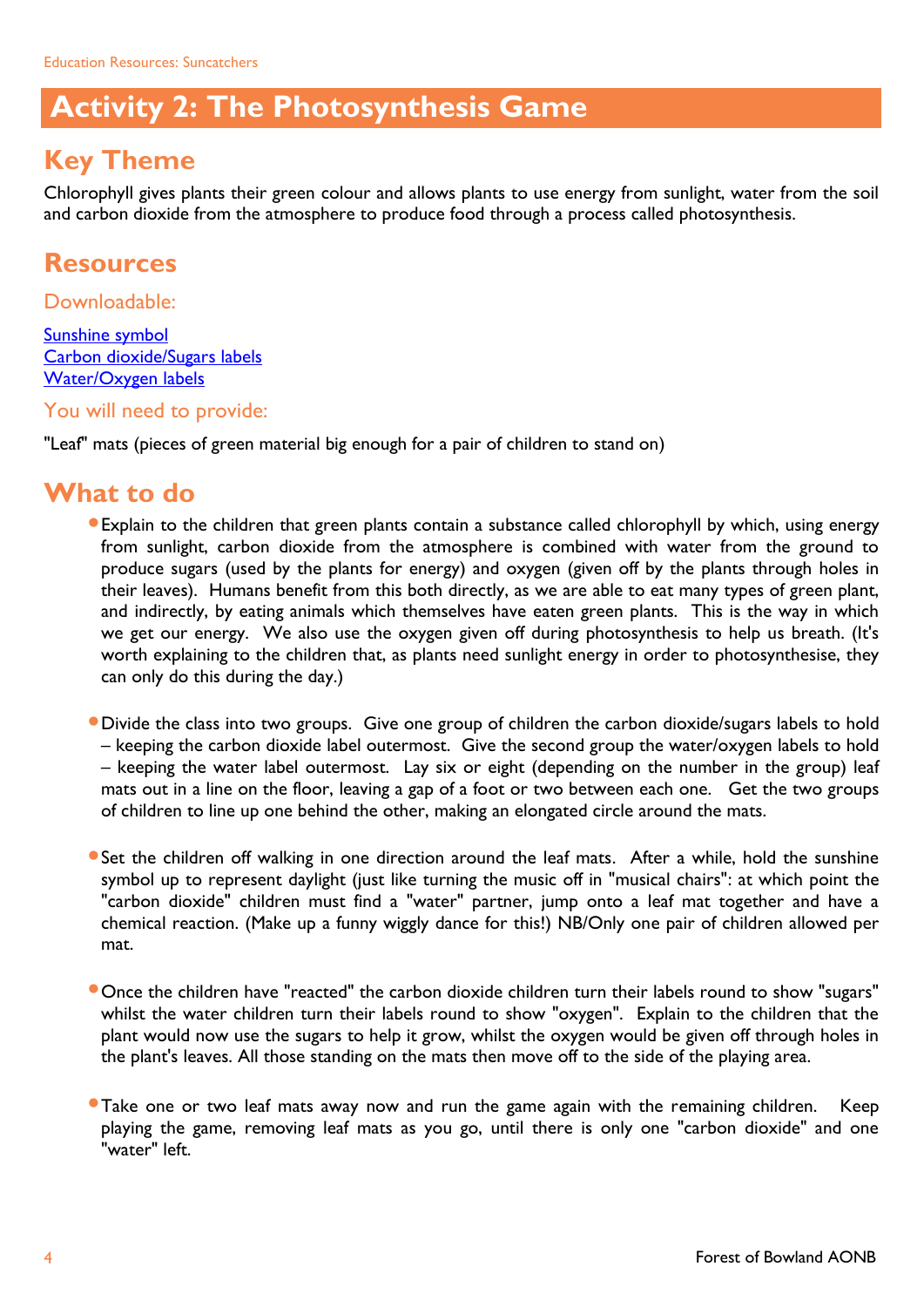## **Activity 3: Build a Plant**

## **Key Theme**

Children understand how different parts of a plant work together and how water, nutrients and food are moved around the plant.

#### **Resources**

None

- Explain to the children that plants have lots of different parts and that each one has a very important role to play. The children are going to build their very own living plant – out of themselves!
- Choose three children and get them to stand up straight, back to back with their arms folded. These children are the very core of the plant (the heartwood in woody plants) which helps to give it strength. They have to remain upright and sturdy.
- Choose another three children and get them to sit on the floor close to the "core" children, with their legs pointing outwards. These children are the roots, which help to take water and nutrients from the soil. Get them to practice making a slurping noise!
- Choose a further three children and get them to stand between the roots, facing outwards. These children are the xylem tissue, which helps to transport water and nutrients from the soil up to the leaves. They start crouched down with hands on the floor then, as they stand up straight and throw their arms in the air, they all say "weeeeee".
- **The next three children stand in front of the xylem, a couple of steps away, facing inwards.** These children are the phloem tissue, which helps to carry food made in the leaves round to the rest of the plant. They start upright with their hands in the air and their fingers wiggling. As the xylem children stand up, the phloem children crouch down to the ground saying "woooooooo". (Each of the pairs making a kind of seesaw motion.)
- Finally, arrange the remaining children around the inner group, facing outwards and linking arms making sure they don't step on the "roots". They have the important job of protecting the "mechanics" of the plant from disease and attack, but they have to do this without moving their feet or using their hands. (This helps to stop things getting too boisterous!) Get all the children to practice their actions and sound effects a couple of times so that everyone knows what they are doing. Then get one of the adults to play the part of a plant-boring beetle (the fancier the name, the better!) who wants to drill its way into the middle of the plant (perhaps to get at the sugars in the phloem or to lay its eggs). The outside children have to keep a tight ring around the plant as it carries on "working", making sure there are no gaps where the beetle can get through.
- Run the game through a couple of times until you have a nice, "working" plant.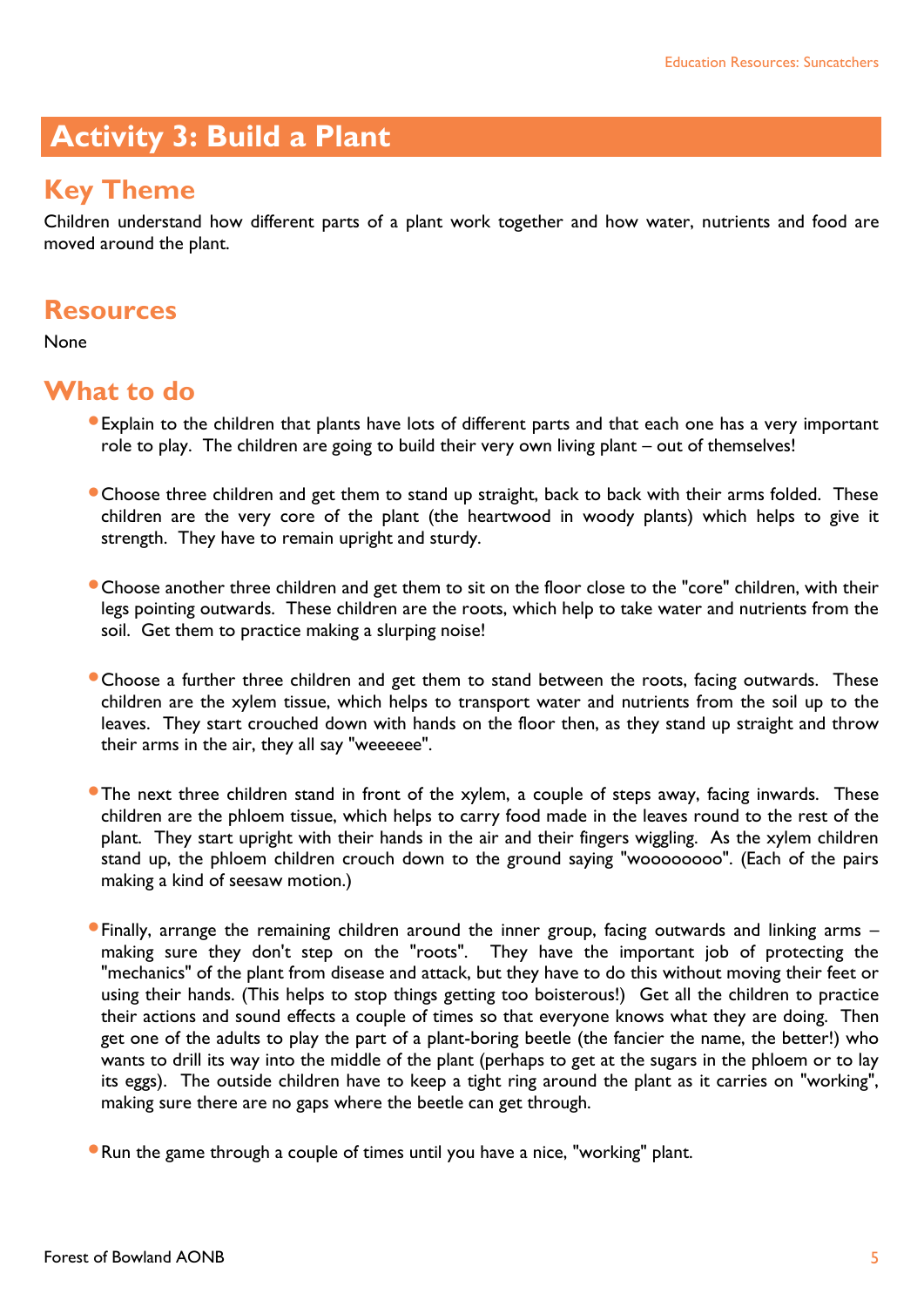## **Activity 4: Flower Jigsaw**

## **Key Theme**

The names of the different parts of a flower and the role each part plays, particularly in relation to pollination.

## **Resources**

Downloadable:

Flower jigsaw parts [\(petal/stamen 1,](http://www.forestofbowland.com/files/uploads/education/flowerjigsaw_petalstamen1.pdf) [petal/stamen 2,](http://www.forestofbowland.com/files/uploads/education/flowerjigsaw_petalstamen2.pdf) [petal/carpel/ovule,](http://www.forestofbowland.com/files/uploads/education/flowerjigsaw_petalcarpelovule.pdf) [stem-receptacle/sepals](http://www.forestofbowland.com/files/uploads/education/flowerjigsaw_stemreceptaclesepals.pdf) (You will need to cut these out into the individual pieces – 10 all together.) [Flower jigsaw master](http://www.forestofbowland.com/files/uploads/education/flowerjigsaw_master.pdf) [Bowland hay meadow flower cards](http://www.forestofbowland.com/files/uploads/education/bowlandhaymeadow_flowercards.doc)

**Link to external resource:** [Field Studies Council identification guides](http://www.field-studies-council.org/publications/identification-charts.aspx) [Yorkshire Dales Millennium Trust hay meadow leaflet](http://www.ydmt.org/assets/x/51070)

- Sit the children in a semi-circle. Group the children sitting near each other into twos or threes, depending on the numbers in the class. Give each small group a piece of the jigsaw puzzle and a number: 1, 2, 3…. etc up to 10.
- **Once all the pieces have been distributed call the first group up and get them to place their puzzle on** the floor where everyone can see. (To make it a little easier, or for younger children, you could call the groups up in the "correct" order so that the picture builds logically.) Then call the next group up and get them to place their piece where they think it should go. Carry on calling each of the groups up to place their pieces. (If other groups think a piece is in the wrong place they can make suggestions, but it's up to the group in question to make the final decision.)
- Once all the pieces are down, you can let the children know if they are all in the right place, and if not, then children can be invited to come out and move things around until everything fits correctly.
- **Once the jigsaw is correct, go through each of the separate pieces telling the children the name of the** flower part and discussing its role. E.g. petals are colourful (and sometimes scented, or perhaps "dance" in the wind) and attract insects, such as bees and butterflies, which pollinate the flower; sepals, which are often green, are a type of leaf which protects the flower whilst it is in bud. Once the bud opens they are often found behind the petals; the stem helps to hold the flower up towards the light. The top of the stem is called the receptacle and is where all the different parts of the flower are attached; the stamens are the male part of the flower, where the pollen is made. The anther at the top stores the pollen, whilst the filament holds the anther up; the carpel/pistil (stigma, style, ovary) is the female part of the flower. Pollen gets passed from the anther to the stigma, either by pollinating insects looking for nectar, or by wind, and then grows down the style into the ovary where it joins with the ovules. If the ovules are successfully fertilized they become seeds.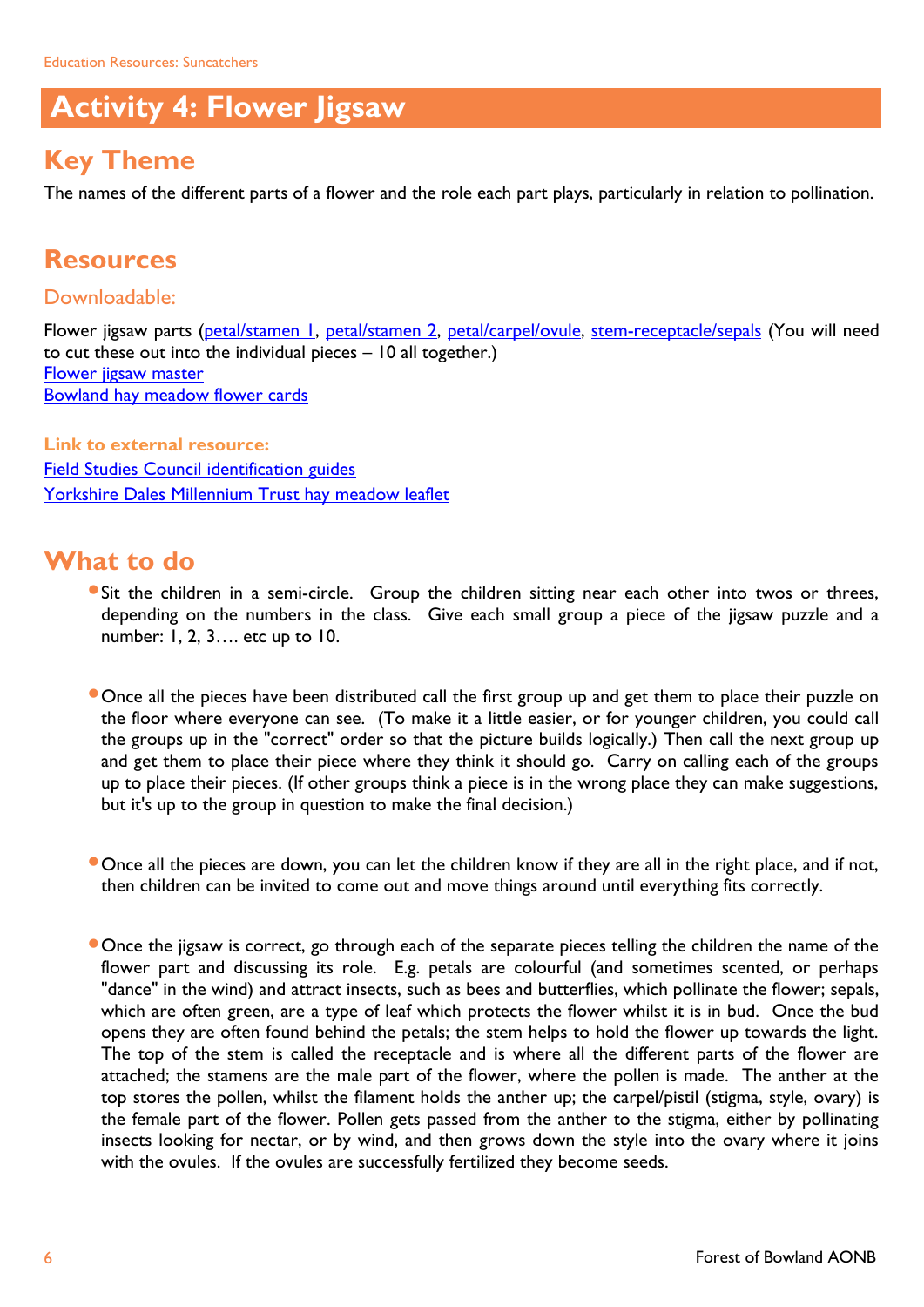As a final stage, show the children a selection of Bowland hay meadow plants, using the downloadable flower cards provided or the information available through the external links. Name the flowers and point out some of the things that children could use in order to help them identify the flowers in the field e.g. colour, petal shape, leaf arrangement, height etc.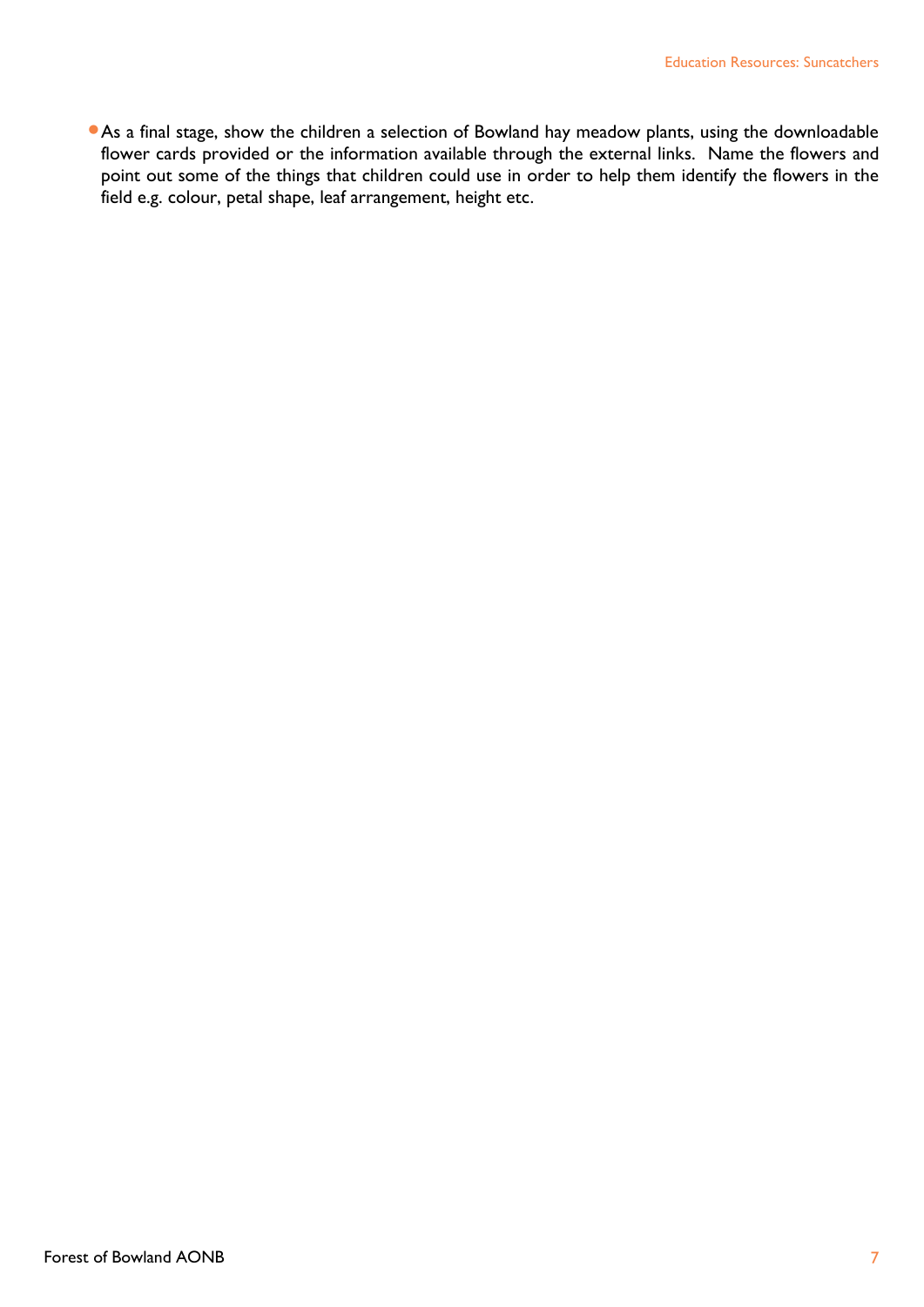## **Activity 5: The Pollination Game**

## **Key Theme**

Bees and other insects help to pollinate flowers by transferring pollen between different plants (and between male and female parts of the same plants) as they search for nectar.

## **Resources**

#### Downloadable:

[Bee head band](http://www.forestofbowland.com/files/uploads/education/beeheadband_template.pdf) (Print the circles onto yellow/black card then stick them onto each other, slightly off-centre, and attach to headband strip) [Flower head band](http://www.forestofbowland.com/files/uploads/education/flowerheadband_template.pdf) (Print onto coloured card) [Nectar tokens](http://www.forestofbowland.com/files/uploads/education/nectar_tokens.doc) (print onto coloured card)

#### You will need to provide:

Small "pom poms" for pollen (a different colour for each flower) Plastic cups (two for each "flower") Small container for bee to carry

- **Get the children to sit or stand in a group. Choose one of the children to play the part of a bee. Give** them the bee head band to wear plus the small container to carry. Choose three or four children to be flowers and give them each a flower headband to wear, a plastic cup with "pollen" pom poms in (a different colour pollen for each flower) and a plastic cup of "nectar" tokens. Space the flower children out amongst the group.
- **Get the bee to buzz its way amongst the group, stopping at each flower in turn. At flower "A" the bee** takes a couple of pollen pieces and a nectar token, which it puts into the container. When it gets to flower "B", the bee takes a nectar token from this flower and some of its pollen (again, putting them into the container), then puts the pollen from flower "A" into flower "B's" pollen cup. Keep the bee flying around until it has visited each of the flowers, collecting nectar tokens and new pollen and leaving different pollen behind each time.
- **Once all the flowers have been visited, let the rest of the children see how the pollen from each of the** flowers has become mixed up in the flower cups. Explain to the children that this is how the bee transfers pollen from the anthers of one flower to the stigma of a flower on another plant on its search for nectar, so helping to pollinate the flowers as it goes. This is called cross-pollination. (In real life, the pollen would stick to the bee's furry body, with bits being brushed off and left behind each time it visited a flower.) It's also a good idea to point out to the children that pollen can be transferred from the anthers of one flower to the stigma of the same flower, or other flowers on the same plant. This is called self-fertilization.
- Bees and other insects, such as butterflies, are very important pollinators but flowers can also be pollinated by creatures such as birds and bats and also even by wind and water.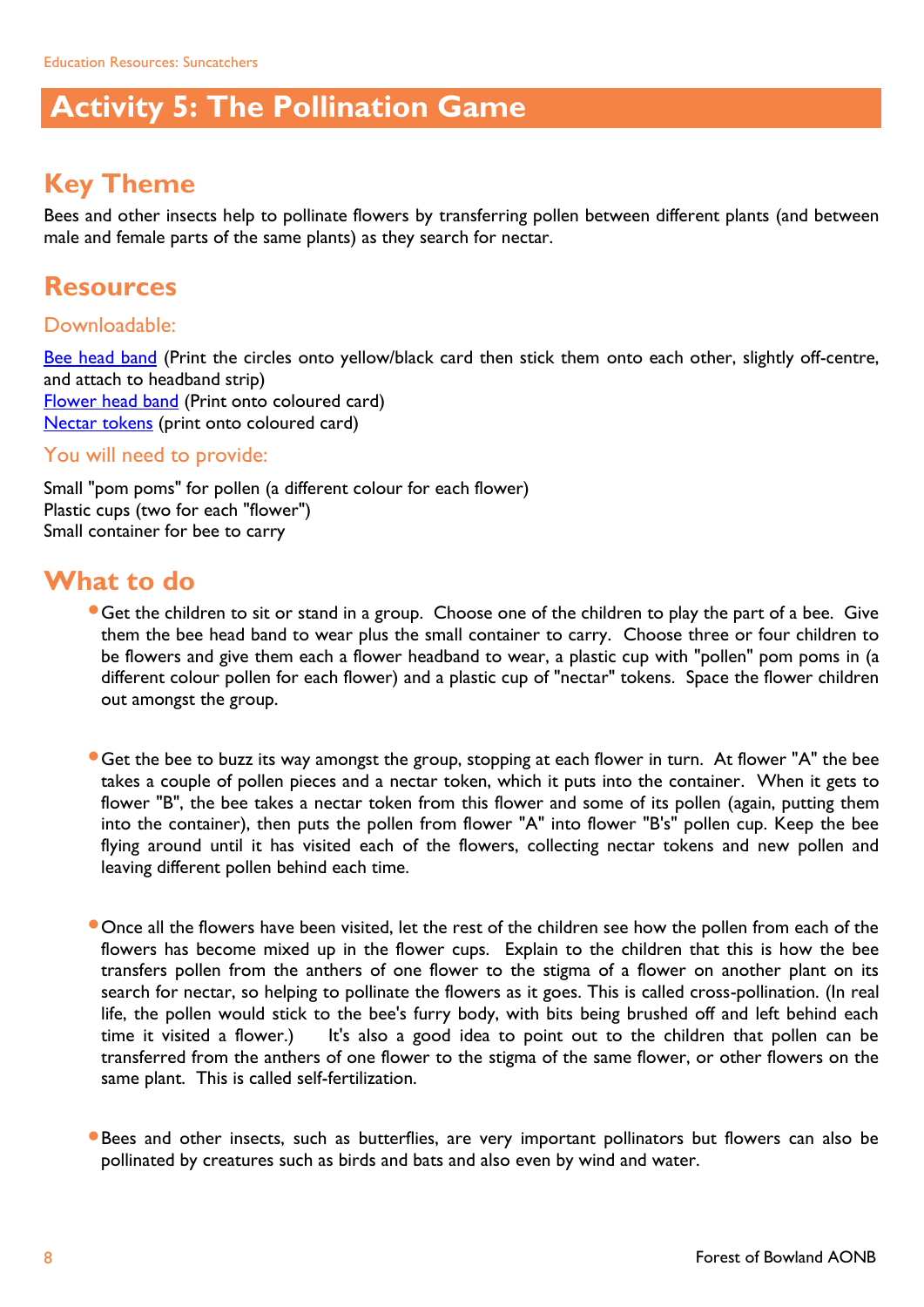## **Activity 6: Seed Olympics**

## **Key Theme**

Seeds need to be dispersed from the parent plant in order to find suitable germination conditions and to reduce competition from other seeds. There are a number of different dispersal methods and this activity looks at three examples.

#### **Resources**

#### Downloadable:

Team labels: [Drifters, Hitch-hikers and Exploders](http://www.forestofbowland.com/files/uploads/education/drifters_exploders_hitchhikers.doc) [Rabbit headband](http://www.forestofbowland.com/files/uploads/education/rabbitheadband_template.pdf)

#### You will need to provide:

2 plastic tubs and a plastic spoon Plasticine Long length of ribbon or similar

- Get the children to think about what might happen if all the seeds from a plant fell in the same, small area e.g. competition for sunlight and water; vulnerable to all being eaten; danger of all falling on unsuitable ground. Explain that plants have lots of different ways of "scattering" their seeds in order to give them the best chance to flourish. Hitch-hiking seeds are often sticky or have hooks and get caught up on the fur of animals as they brush past the parent plant, then fall off later some distance away. Drifting seeds are very light and get blown away from the parent plant when the wind blows. Exploding seeds are often held inside a pod and have to wait for a trigger to release them – often the seed pod dries out and splits open suddenly – at which point all the seeds fly out together. The children are going to pretend to be seeds and see which method is best at getting them across the "germination" finishing line. Split the class into three groups and get each group to stand, one behind the other, behind a "starting line". Give each team a label – Drifters, Hitch-hikers or Exploders.
- For the Hitch-hikers. Give the person at the front of the group the picture of the rabbit headband to wear. This child has the job of getting all the seeds in his/her group across the finishing line one by one, but there must only ever be two feet on the ground at once so the "rabbit" must link each team member and both hop down the course together.
- For the Drifters. These seeds have to wait until the wind (a member of staff) starts to blow them off the plant. (You can set them off one by one or in pairs, depending on how quickly the other teams are getting on!) Once the staff member sets them off the children must spin (carefully) down the course and across the finish line.
- **•** For the Exploders. Put one of the plastic tubs in front of the group and give the spoon to the first team member. Put the second tub about two thirds of the way along the course. Into this second tub put small "energy" balls made from the plasticine (enough for each member of the Exploders team). When the game starts, each team member – in relay fashion – runs to the second tub, picks up a